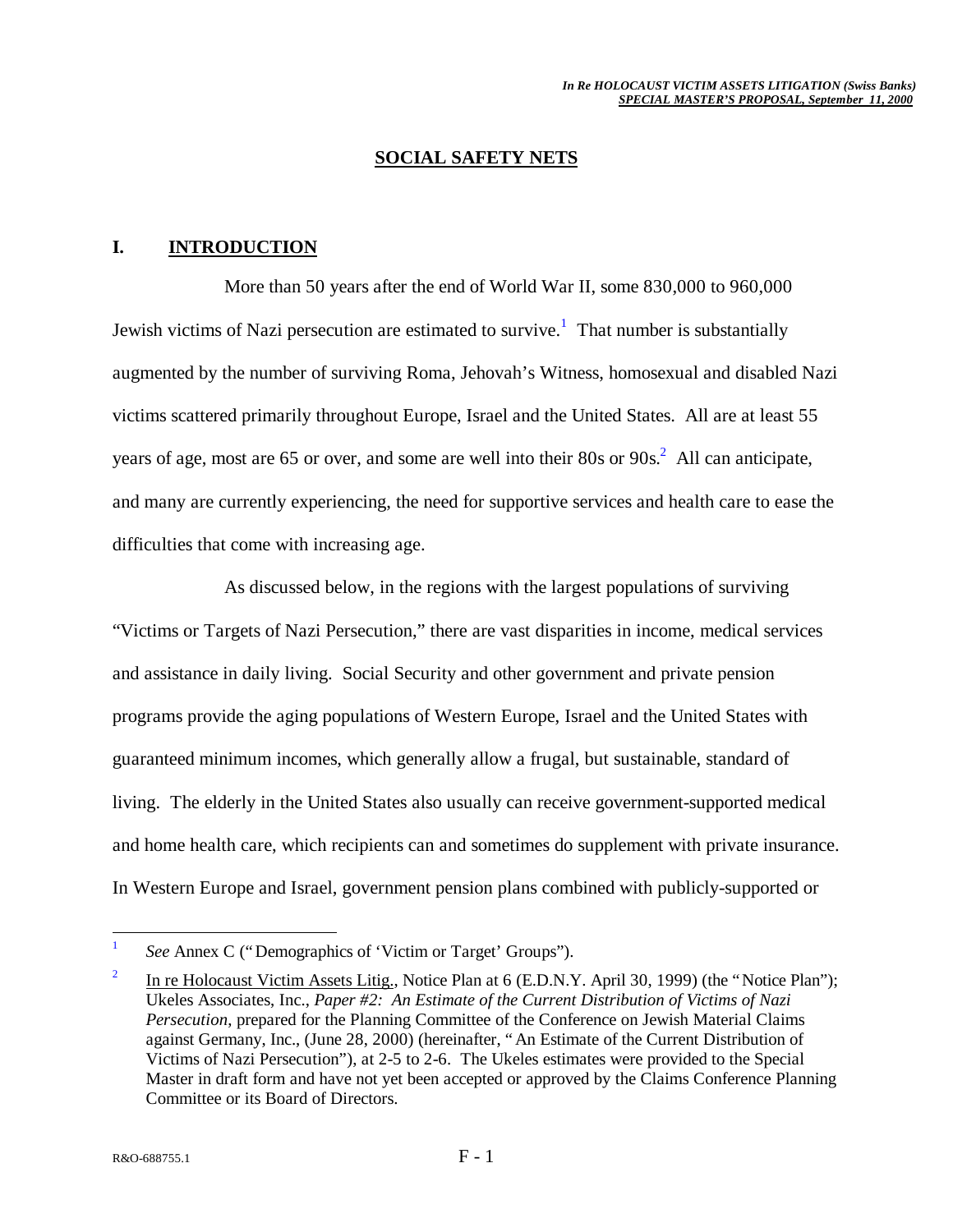private health insurance provide similar assurance of at least minimally adequate income and health care. While survivors of Nazi persecution in Western Europe, Israel and the United States who rely solely on government entitlements for income and health care live a spare existence, they are usually saved from destitution, and often they have nearby friends or relatives who can provide financial aid, home maintenance and companionship. By dramatic contrast, the lives of the analogous population in the former Soviet Union and many Central and Eastern European nations generally are marked by extreme deprivation of income, medical and social support.

## **II. FORMER SOVIET UNION, CENTRAL AND EASTERN EUROPE**

#### **A. The Former Soviet Union**

In the former Soviet Union, "[t]he dismantling and weakening of the welfare state

have meant cuts and deterioration in services in health and education – across the board –

contributing to the deteriorating human outcomes."<sup>3</sup>

With the collapse of the Soviet Union, the plight of elderly pensioners in particular has become dire.<sup>4</sup> Approximately 60% of the elderly of the former Soviet Union are impoverished.<sup>5</sup> Dr. Spencer Foreman, President of Montefiore Medical Center, Bronx, New

<sup>1</sup> <sup>3</sup> Human Development Report 1999, United Nations Development Programme (New York: University Press 1999) (hereinafter, "United Nations Human Development Report"), at 79. *See also id.* at 85 ("In 1997 Russia's exports to the rest of the world were \$56 billion – and its inflows of foreign direct investment \$6 billion, 30% of the total to the region. But its economic growth was a meager 0.4%… . Wages fell 48%, with the share of wage income down from 74% to 55% and that of rent and other income up almost fourfold, from 5% to 23%").

<sup>&</sup>lt;sup>4</sup> The broadest recent studies of the elderly population in the former Soviet Union looked specifically at the Jewish elderly population, but there is no reason to believe that other segments of the elderly population in the former Soviet Union, including other "Victims or Targets of Nazi Persecution," fare any better.

<sup>5</sup> Spencer Foreman, M.D., Report of findings on annual visits to the FSU, 1996-1999 (December, 1999) (hereinafter, "Foreman"), at 1.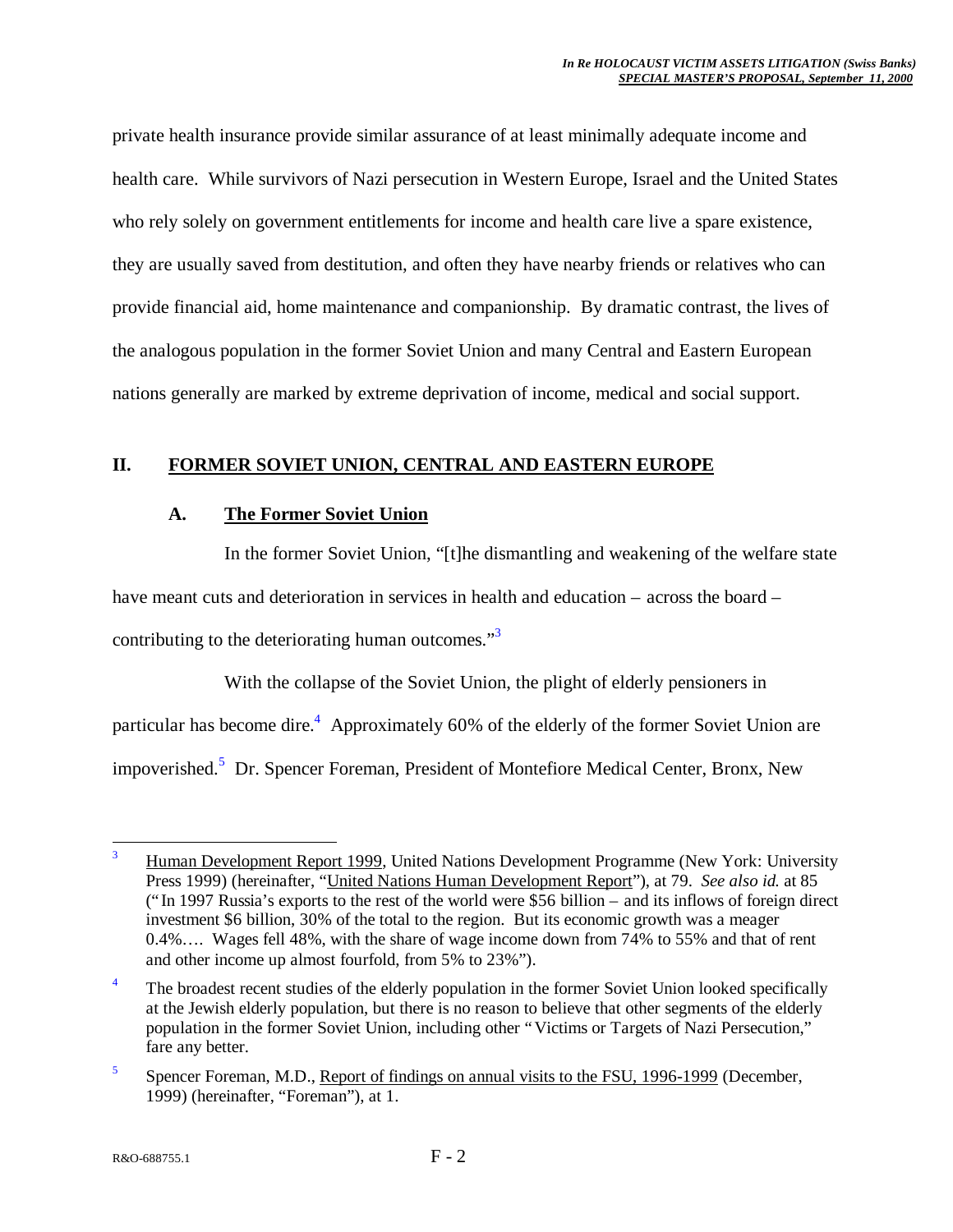York, traveled to the former Soviet Union in four consecutive years, 1996-1999, to "observe conditions affecting elderly Jews and to assess the JDC's [American Jewish Joint Distribution Committee] efforts to assist them through its extensive social services network."<sup>6</sup> Reporting on his observations, Dr. Foreman concluded that while government pensions equivalent to \$25 to \$50 may have been sufficient to support a "bearable" lifestyle under the old Soviet regime, that amount no longer suffices.<sup>7</sup> Following the fall of communism, "Russia's economic hardships and the collapse of the state-run welfare system have thrown the most vulnerable populations below the poverty line and left many without hope."<sup>8</sup> Moreover, for people living below the former Soviet Union poverty line  $-$  \$30 per month<sup>9</sup>  $-$  no government safety nets exist to keep them from the most abject conditions.

As a result, Nazi victims in the former Soviet Union – most of whom have been ineligible for Holocaust compensation or indemnification payments<sup>10</sup> – are among the poorest in the world. Roughly a quarter of the Jewish survivors of Nazi persecution live in the former Soviet Union.<sup>11</sup> One researcher has estimated that  $119,000$  of these survivors are not just "poor"

- <sup>10</sup> *See* Annex E ("Holocaust Compensation").
- <sup>11</sup> An Estimate of the Current Distribution of Victims of Nazi Persecution, at 2-4; Notice Plan, at 6; *see also* Annex C ("Demographics of 'Victim or Target' Groups").

<sup>-&</sup>lt;br>6 *Id.* at 1.

<sup>7</sup> *Id.*

<sup>8</sup> Lev Krichevsky, *Jewish Centers Offer Safety Net for Elderly in Former Soviet Union*, 77 JTA Daily News Bulletin 1 (Friday, October 29, 1999).

<sup>9</sup> Mark G. Field and Judyth L. Twigg, *Introduction*, in Russia's Torn Safety Nets: Health and Social Welfare during the Transition (New York: St. Martin's Press 2000) (Mark G. Field and Judyth L. Twigg) (hereinafter, "Russia's Torn Safety Nets"), at 3 ("Somewhere around 40 or more million people live below the poverty line [in the former Soviet Union], currently defined at about \$30 per month").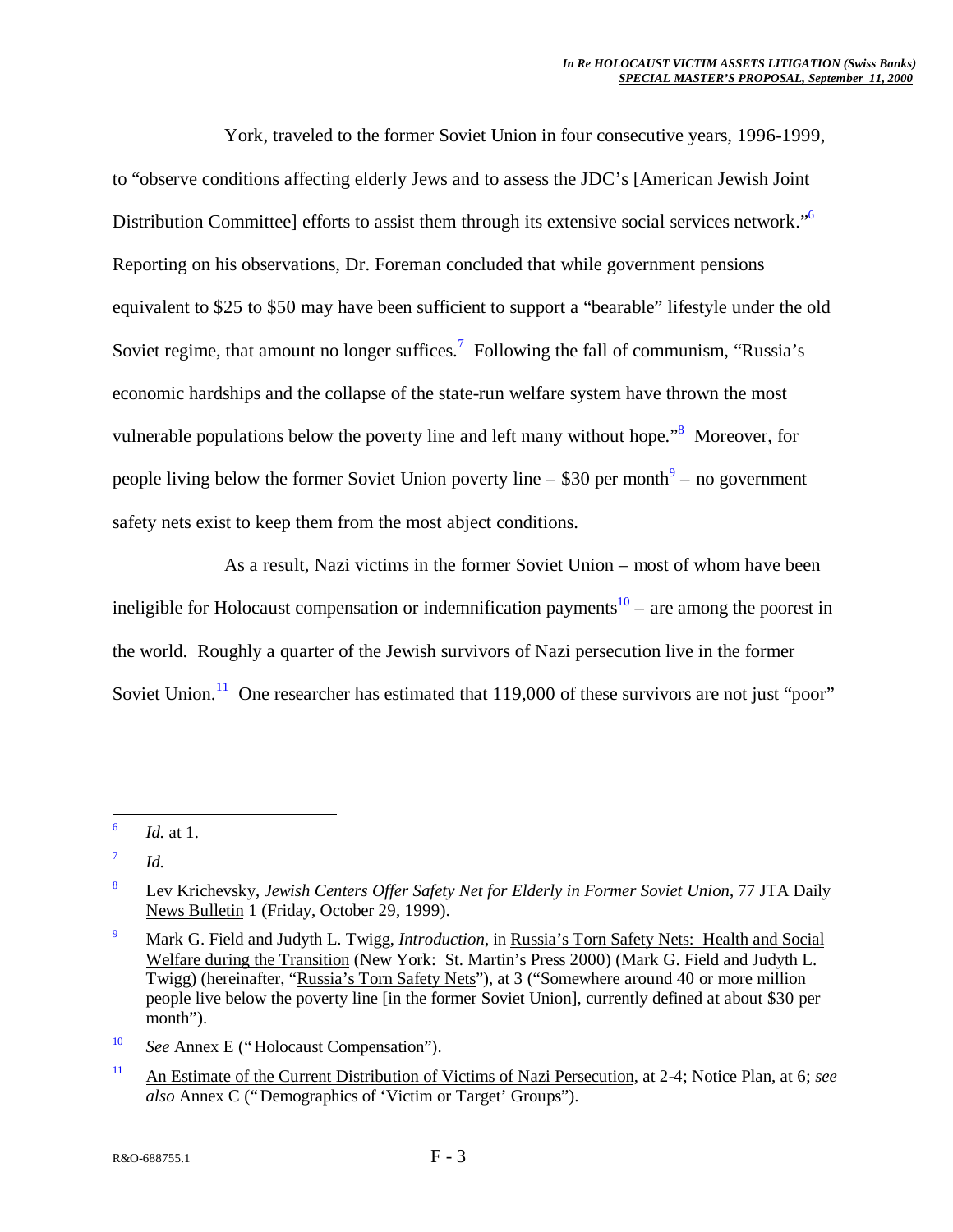but "indigent," 40,000 are "near-poor" – and, significantly, "would be considered poor anywhere

else" – and 35,000 are "at least moderate income." $12$ 

According to Dr. Foreman, "pensioners who consume as little as three quarters of

a pound of beef per month, two and a half pounds of poultry and no more than a half pound of

other animal protein require a minimum of 800 rubles (\$32) per month to survive."<sup>13</sup> That

pension and the meager provisions it would buy would place the recipient at the poverty line,

which, as noted previously, is approximately \$30 per month.<sup>14</sup>

As described in a recent analysis by the JDC:

The fall of the Soviet Union struck the final blow to the economies and weak welfare systems of the successor states to the Soviet Union .... Jewish older persons are among those most affected by the economic decline. Governments do not have the capacity to maintain social safety nets to meet this population's needs. For example, prior to the ruble crisis in the summer of 1998, average pensions were as low as \$9 per month in the Asian republics and \$55 per month in Russia. By all accounts, these were extremely small amounts upon which to survive. Furthermore, in many cases, the governments had fallen behind in making these meager payments. The new crisis eroded the value of pensions even further and delayed payment of pensions, resulting in increasing hardships. Average pensions now do not exceed \$20 [to \$30] in any of the countries of the former Soviet Union. Indeed, most pensions are considerably less.

<sup>14</sup> Russia's Torn Safety Nets, at 3.

 $12$ An Estimate of the Current Distribution of Victims of Nazi Persecution, at 2-10. Ukeles stresses that "poverty" is a relative concept; as noted above, the "near-poor" in the former Soviet Union "would be considered poor anywhere else." *Id.* Stated differently, one is who considered "poor" by his or her own nation's standards may be comparatively well-off in contrast to a "near-poor" resident of the former Soviet Union.

<sup>13</sup> Foreman, at 1-2 (describing 1999 trip to Russia). *See also* Snapshots 2000: JDC Activities in the Former Soviet Union, American Jewish Joint Distribution Committee (hereinafter, "Snapshots"), at 41-2 ("The savings of the elderly have been wiped out by rampant inflation. Though many once held responsible, even prestigious, jobs during their working lives and many more served bravely in the Soviet armed forces, their government pensions have failed to keep pace with the rising cost of living. Not only are they insufficient to meet basic needs, chronic economic crises mean that pensions are often paid several months in arrears").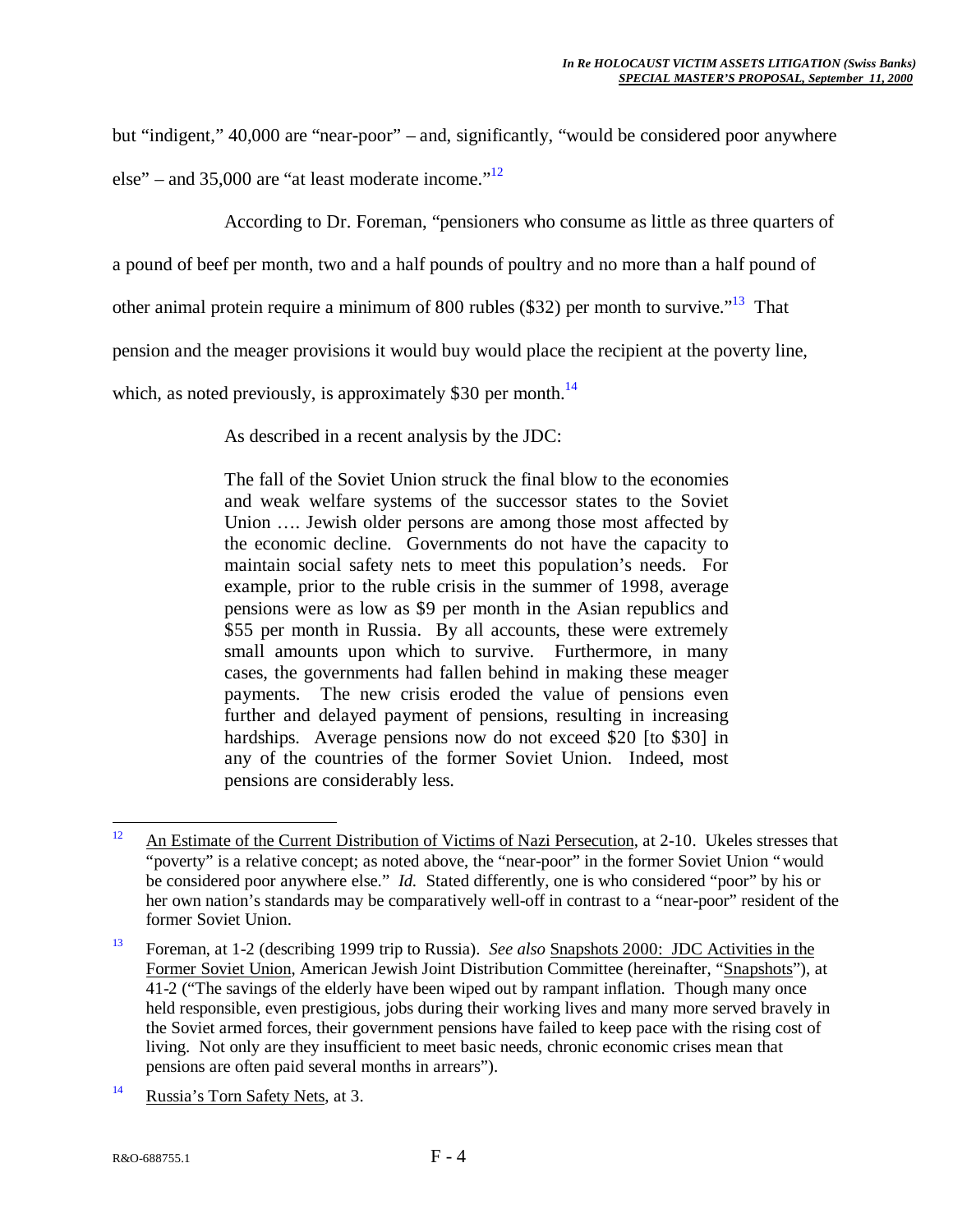The social and health care situation similarly reflects this deterioration. Lack of even the most basic supplies in hospitals is common. Patients must bring their own supplies, including medicine, bedding, and food in order to receive care. In addition, the overwhelming demand for services far exceeds the current governmental capabilities. Services, moreover, are usually no longer provided for free and are often too expensive for an older person receiving a pension. These changes are reflected in the low ratings received by the countries of the FSU on the United Nations' Human Development Index. Out of 174 countries, Ukraine, for example, is ranked  $102<sup>nd</sup>$  and Georgia  $108<sup>th</sup>$ . Ukraine fell from  $80<sup>th</sup>$  in 1995. This puts them in league with poor, This puts them in league with poor, developing nations.<sup>15</sup>

The general poverty is exacerbated by inaccessible medical care. Dr. Foreman

reports that in the former Soviet Union, "[a]ccess to health care for the Jewish elderly is virtually nil," and what care is provided by volunteer health professionals is hampered by a lack of basic equipment.<sup>16</sup> Hospital care is available on an emergency basis, but patients must pay for their medications, medical supplies, linens and food, and as soon as their emergencies have been stabilized, patients must begin to pay for all hospitalization costs. The result is that few if any have access to meaningful hospitalization.<sup>17</sup>

The lack of available food and of protection from harsh winter elements often results in an irresolvable dilemma, leaving pensioners unlikely to obtain both sufficient food and adequate warmth. Elderly residents in the former Soviet Union who live in apartments in urban areas typically have indoor plumbing and enough heat to maintain reasonable comfort over the

 $17$  *Id.* 

 $15$ <sup>15</sup> 2000 Worldwide Program, The American Jewish Joint Distribution Committee, Inc. (hereinafter, "2000 Worldwide Program"), at 66. *See also* Ukeles Associates, Inc., Needs for Successor Organization Funds, June 28, 2000, prepared for Claims Conference Planning Committee, (hereinafter, "Needs"), at 6-18 (average pensions do "not cover even minimal food needs, housing rental, heating costs or medicines").

 $16$  Foreman, at 2.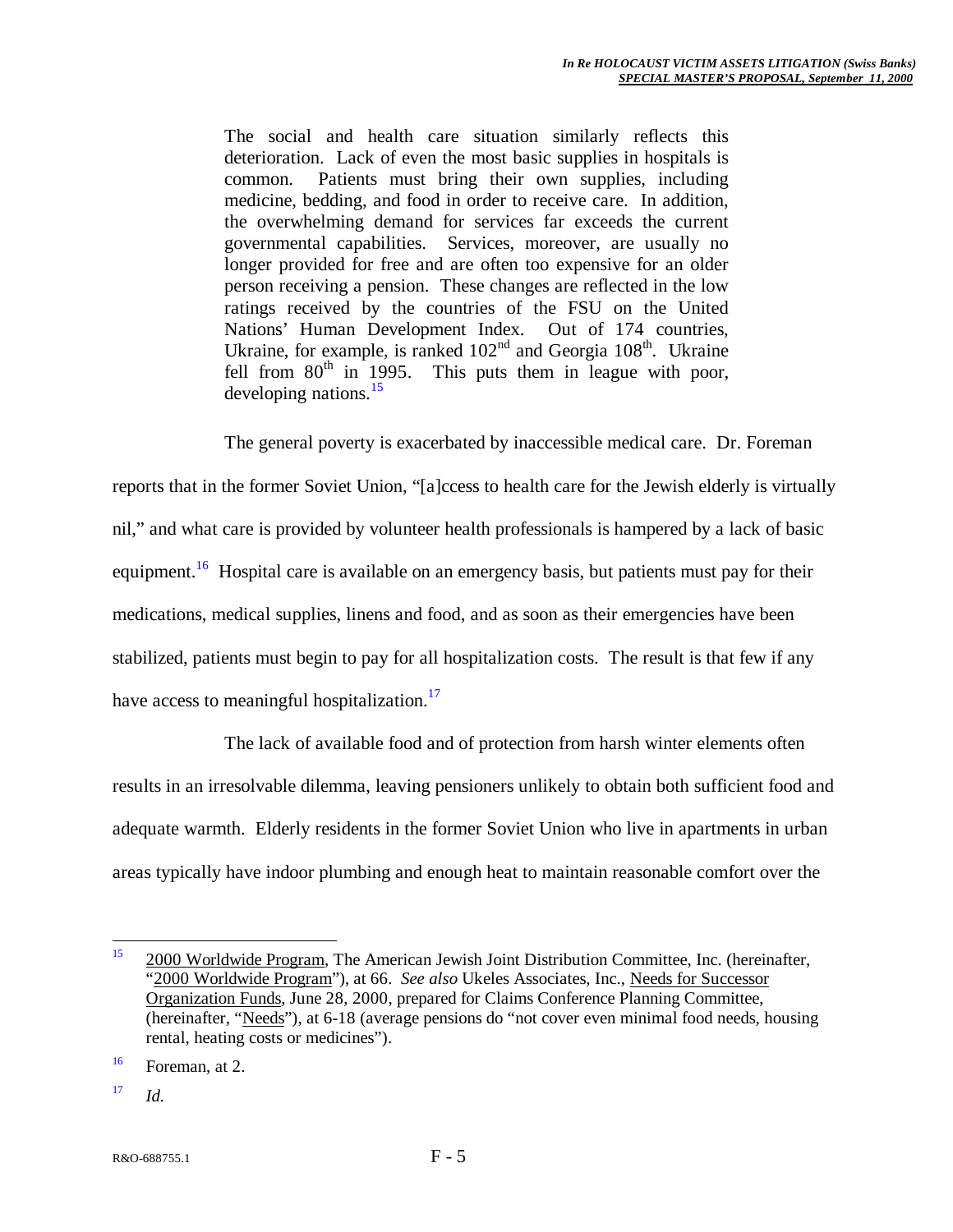winter months. Because they lack gardens, however, they are unable to supplement their inadequate food budgets. On the other hand, the rural elderly have gardens, and if they are not too frail to tend them, they are able to supplement their food budgets with homegrown produce. However, they are likely to lack indoor plumbing and adequate heat, making winter survival difficult.<sup>18</sup> Both urban and rural elderly have difficulty maintaining their homes, and many who have basic appliances, like refrigerators or washing machines, retain them as useless hulks when they can afford neither needed repairs nor replacement appliances.<sup>19</sup>

An additional problem, at least among the elderly Jewish residents of the former Soviet Union, is the lack of family support. The JDC estimates that "over 40 percent of elderly Jews have no children, and two-thirds of those who do, live in different cities or countries from those children, far from the crucial safety net their family could have provided had they lived nearby. Half the elderly live alone, 11 percent are homebound and two percent are bedridden."<sup>20</sup> As a result, many of the elderly in the former Soviet Union, debilitated by their physical frailty, have no resources to assist them in the most basic tasks of daily living.<sup>21</sup> Those who do have family in the immediate vicinity often are called upon to give support rather than to receive it from family members who themselves are living in extreme circumstances.<sup>22</sup> The incidence of

<sup>18</sup> *Id.* 

<sup>&</sup>lt;sup>19</sup> Amos Avgar, Nadia Singer & Maria Alesina, Accessibility to Social and Medical Services of the Jewish Elderly in the C.I.S., Institute for Communal and Welfare Workers, St. Petersburg (1997) (hereinafter, "Accessibility"), at 27.

<sup>20</sup> Snapshots, at 41. *See also id.* ("The massive Jewish emigration from the FSU over the last decade contains a tragic paradox: the infirm elderly, who might have benefited from better services in other countries – whether Israel or elsewhere – were mostly unable or unwilling to undertake the arduous process of emigration. Thus, those who have remained will most likely stay and must have their needs met locally").

<sup>&</sup>lt;sup>21</sup> Accessibility, at 7.

 $22$  Foreman, at 2.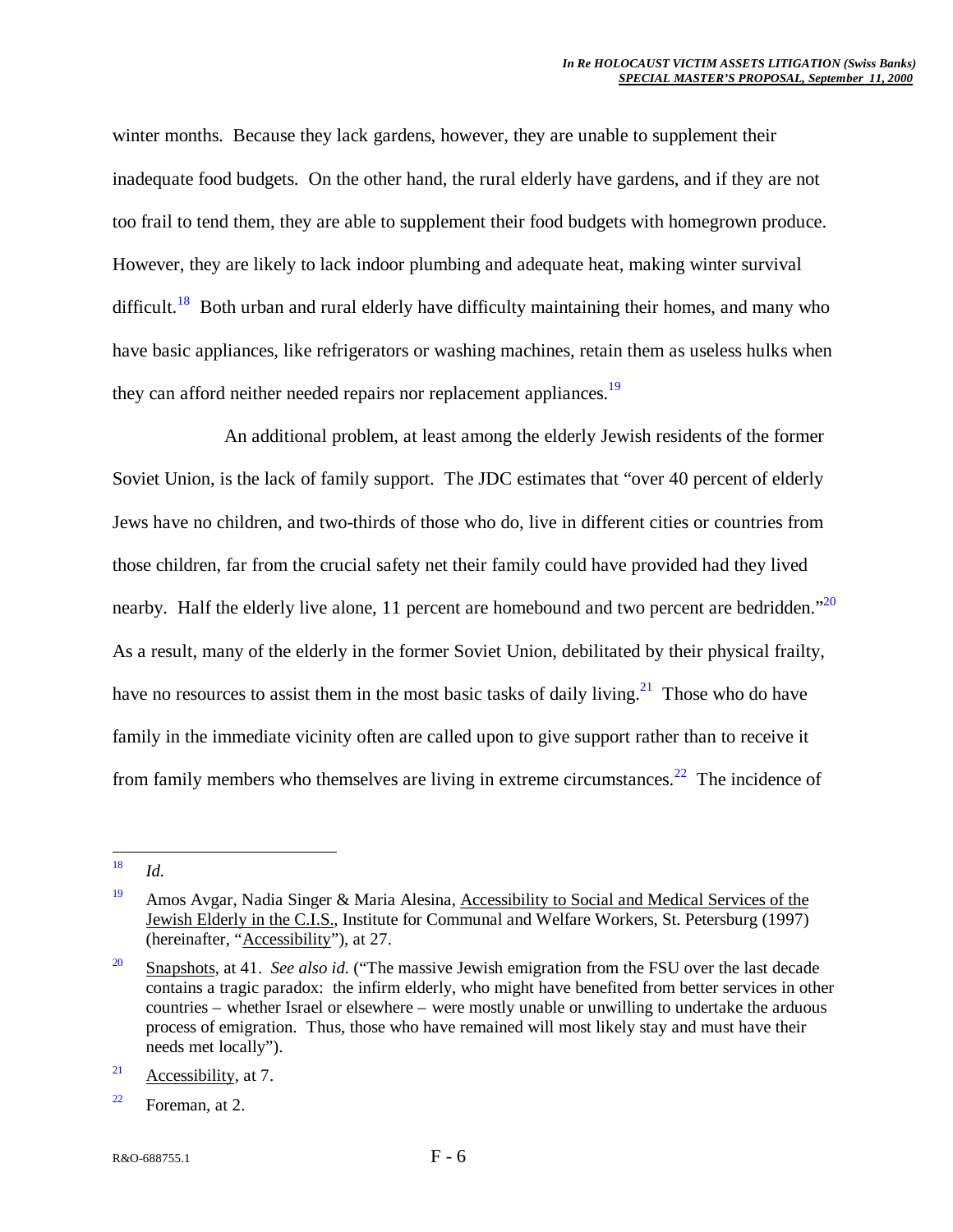living alone increases with age, so that of persons aged 55-59, only 17% live alone, but of persons over 80, 43% live alone. $^{23}$ 

#### **B. Central and Eastern Europe**

Although affecting far fewer people, an analogous situation exists in Central and Eastern Europe, where the small remaining Jewish population<sup>24</sup> also lives in isolation and deprivation. Many survivors have suffered the rapid erosion of the value of their pensions; others receive no pension at all, and few if any government-sponsored safety nets exist to keep them from abject poverty.

The shrinking Jewish population remaining in this region – Albania, Bosnia Herzegovina, Bulgaria, Croatia and Slovenia, Poland, Slovakia, Romania, Yugoslavia and Macedonia – reflects a grim standard of living for elderly pensioners. Elderly Jews and other survivors of Nazi persecution living in Central and Eastern Europe, like those in the former Soviet Union, endured further hardship. Once they had outlived the Nazis, they were "immediately plunged into the trauma of living under Communism."<sup>25</sup> Nazi survivors "throughout the former East Bloc were denied direct compensation from Germany during the Cold War. Since the collapse of communism, some of the governments in the region have made token one-time payments made possible by funds from Germany. These payments, however, are a fraction of what survivors have received in non-communist countries, although East Bloc survivors' medical needs and economic blight are exponentially worse."<sup>26</sup>

<sup>23</sup> Accessibility, at 14.

<sup>24</sup> *See* Annex C ("Demographics of 'Victim or Target' Groups").

<sup>&</sup>lt;sup>25</sup> U.S. and Allied Efforts to Recover and Restore Gold and Other Assets Stolen or Hidden by Germany During World War II: Preliminary Study, United States Department of State (May 1997) (hereinafter, "Eizenstat Report"), at x.

<sup>26</sup> Edward Serotta, Commentary, *Double Victims: Jews of Eastern Europe*, The Los Angeles Times, *(footnote continued on next page)*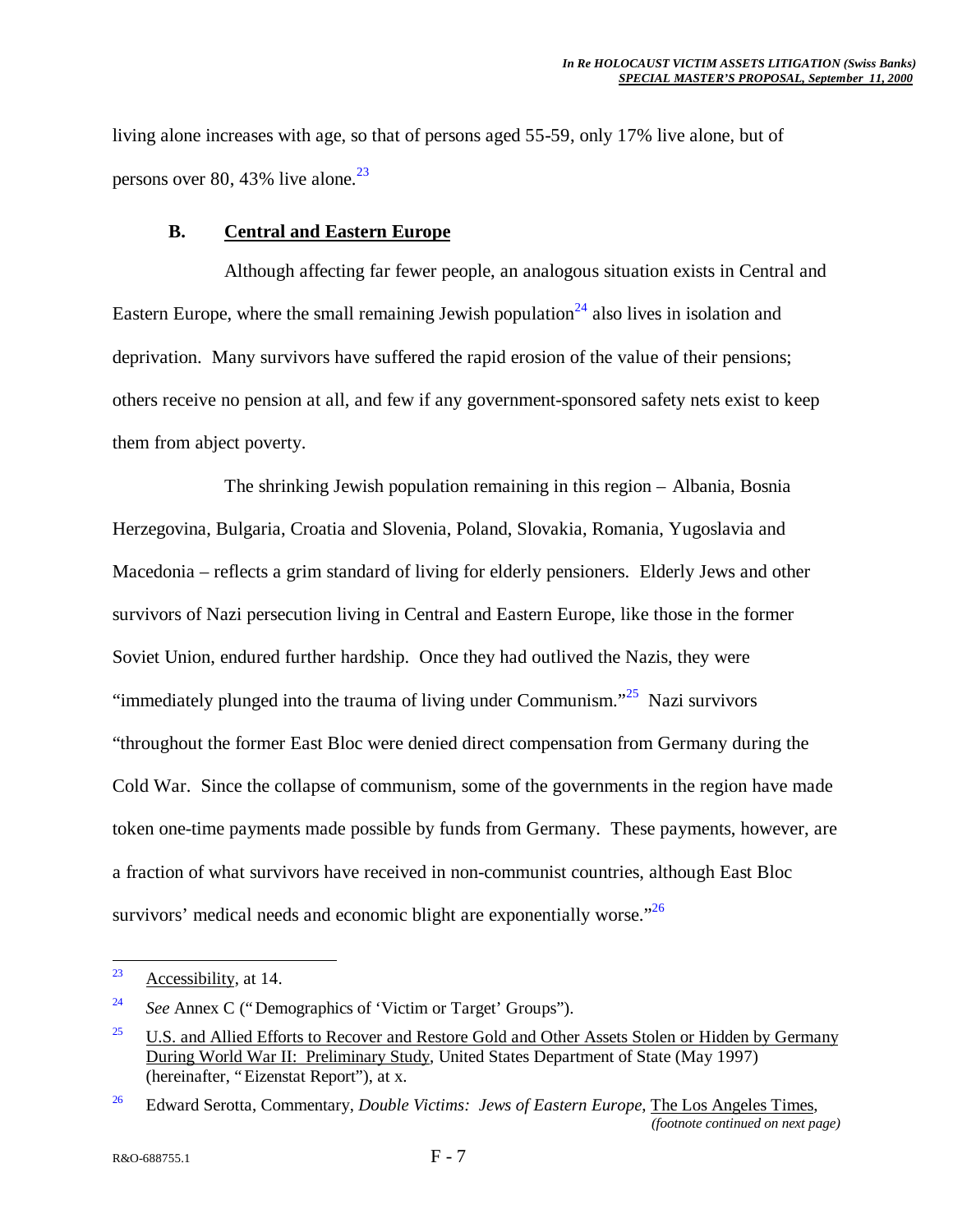With the demise of communism, the elderly survivor population finds itself living on pensions insufficient to meet the most basic necessities of life. "State pensions and other stipends are meager and require 'topping up' in order to meet bare necessities."<sup>27</sup> One researcher estimates that approximately 21,000 elderly Nazi victims in Eastern Europe are "poor," 13,000 are "near-poor," and 12,000 are "at least moderate income."<sup>28</sup> The JDC has stated that the "overwhelming demand for services far exceeds governmental capabilities, especially in Romania, the countries of the former Yugoslavia, Bulgaria and the countries of the former Soviet Union."29

## **III. THE UNITED STATES, WESTERN EUROPE AND ISRAEL**

#### **A. The United States**

In the United States, government entitlements generally assure a minimum income provided through the Social Security Administration. There also is an adequate level of health care provided through Medicare, a program designed to aid the elderly, and Medicaid, which supplements Medicare for needy elderly persons. These programs are intended to ensure that the majority of elderly residents maintain a sustainable, although hardly lavish, standard of living.

May 15, 1997, at 9. In the Czech Republic and Hungary, many Nazi survivors recently have begun to receive pensions which have alleviated their more pressing needs. *See* Annex E ("Holocaust Compensation").

1

<sup>29</sup> JDC Proposal to the Government of the Netherlands Seeking a Distribution from the Nazi Persecutee Relief Fund, November 1999, at 2 (on file with the Special Master).

 $27$  Needs, at 6-24.

<sup>&</sup>lt;sup>28</sup> An Estimate of the Current Distribution of Victims of Nazi Persecution, at 2-10. Approximately 9,000 elderly Nazi victims receive either cash assistance or other aid from the JDC; eligibility for such programs is based upon financial need. Needs, at 6-24.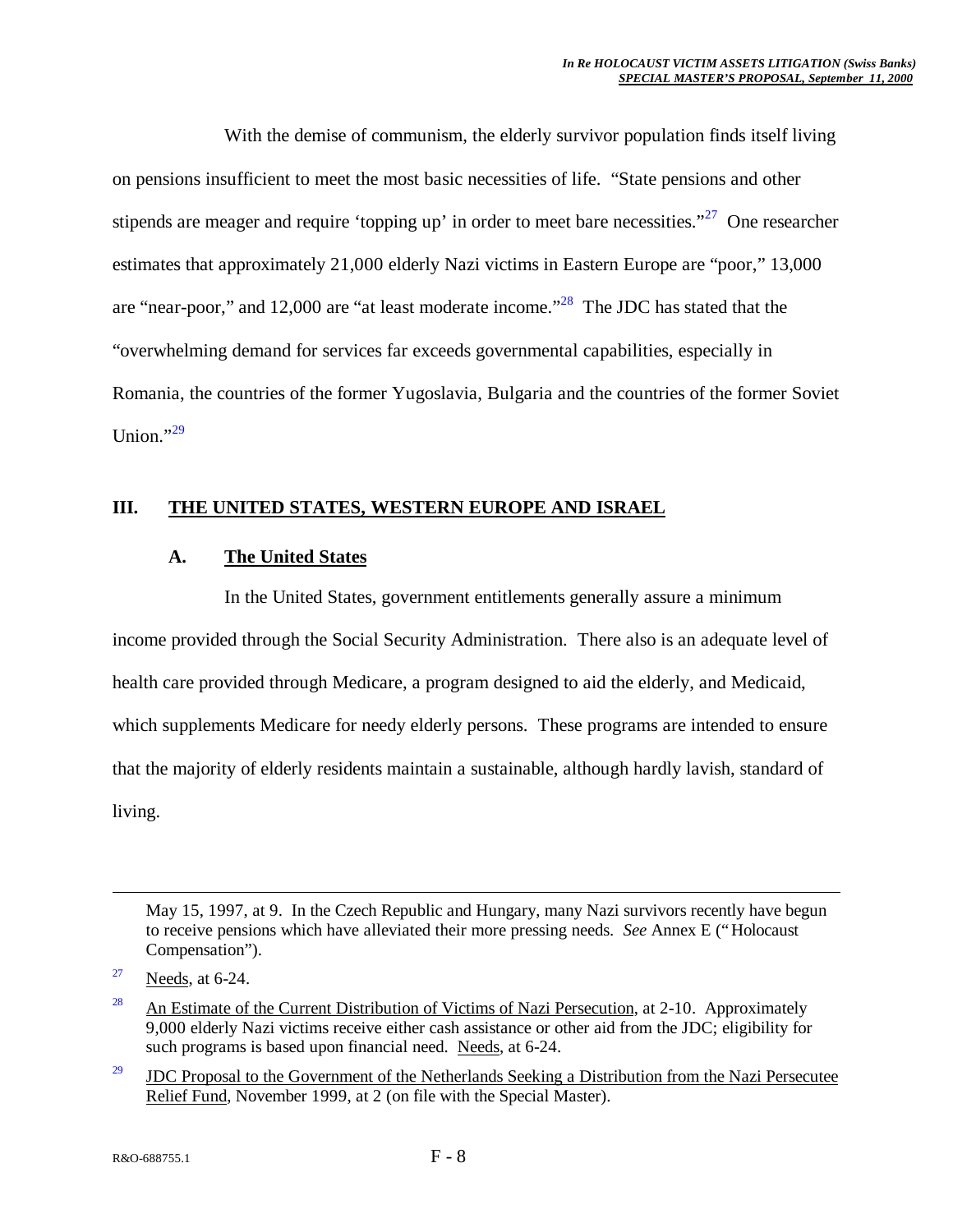Average year 2000 Social Security payments in the United States are \$749 monthly for an elderly widow(er) living alone and \$1,348 for a retired couple both of whom receive benefits.<sup>30</sup> In some cases, additional pensions are financed through private pension funds that amass employee and employer contributions during a person's working life and are paid out at or during retirement, and retirees who have contributed to Social Security during their working lives for a required number of years receive a monthly pension payment above the minimum.

In addition, as noted previously, several sources of health care are available to the aging population in the United States. A minority, generally those with a relatively high level of income and education, purchase health care insurance from private insurance companies. Most rely on the two primary sources of government support, Medicaid and Medicare, to fund their health care needs. $31$ 

In 1998, long-term nursing home care in the United States cost approximately \$40,000 per year per individual, a substantial share of which was paid out-of-pocket.<sup>32</sup> Much of that amount was paid by individuals through private insurance, family support, or a combination of the two. The remainder was paid by Medicare and Medicaid, which in 1995 alone paid some \$51 billion in long term care for persons over  $65<sup>33</sup>$ 

 $30^{\circ}$ <sup>30</sup> Social Security: Understanding the Benefits, SSA Publication No. 05-10024, January, 2000, at 36. These figures reflect the Cost of Living Adjustment that became effective as of January 1, 2000.

<sup>31</sup> *See* Health Insurance Association of America, Who Buys Long-Term Care Insurance? (Life Plans, Inc. 1995) (hereinafter, "Who Buys Long-Term Care Insurance?") (report of 1994 study undertaken to identify and distinguish between purchasers and non-purchasers of long-term care insurance).

<sup>&</sup>lt;sup>32</sup> William J. Scanlon, Director of Health Financing and Systems Issues for the Department of Health, Education and Human Services, United States General Accounting Office, Testimony before the Special Committee on Aging of the U.S. Senate, March 9, 1998 (hereinafter, "Scanlon GAO Testimony"), at 1.

<sup>33</sup> *See* Scanlon GAO Testimony, at 3 ("The elderly and their families represent the largest single group of purchasers of long-term care, spending almost \$36 billion dollars out-of- pocket, or almost 40 percent of the total \$91 billion expenditures for long-term care… . This spending does not include *(footnote continued on next page)*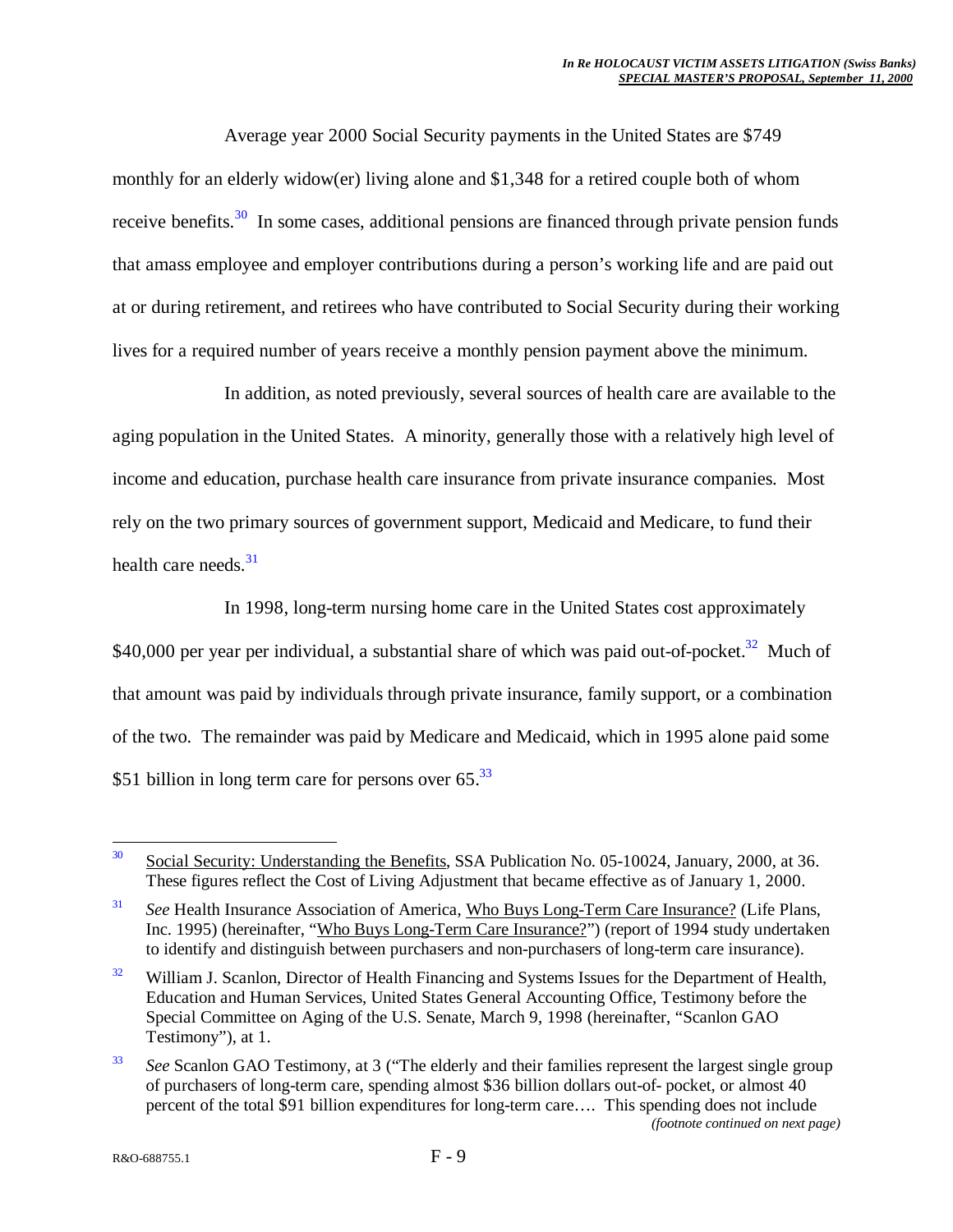With respect to the United States Jewish community, a study of Jewish population surveys indicates that "[of] households with an 'elderly' member (typically 65 and over), on average, 12%-13% required home health care … . Almost all of those requiring home health care received it (from sources that were not Jewish). The average gap – those reporting a need for home health care but not receiving it was only about 1% [citations omitted]."<sup>34</sup> In the United States, the requirements of the elderly for home care services are addressed by several sources, including "informal care provided by family members," "personal resources to pay for privately funded services," "resources in the general community – such as Medicare for those 65 and over, with acute medical needs, and Medicaid for those whose incomes are below the poverty line, as well as assistance from non-sectarian agencies," "resources in the Jewish community – typically old age homes, (subsidized) housing for independent living, counseling and care management, and recreation, culture and education (community centers); often day care programs; and some assisted living, home care and transportation," and "specific programs or funding for Nazi victims, typically provided by the Claims Conference."<sup>35</sup>

As a result of the Social Security system's provision of a minimum pension for elderly persons who do not otherwise qualify for other or higher pension payments, at least minimal health care services provided through Medicare and Medicaid, and the availability of

1

the substantial unpaid support provided to the elderly by family and friends. Studies have found that about 65 percent of disabled elderly living in the community rely exclusively on unpaid sources for their care. Public funding for long-term care comes primarily from Medicaid, which finances almost one-third of long-term care – \$28.5 billion in 1995 – and Medicare, which funds one-fourth – \$22.7 billion").

 $34$  Needs, at 6-20.

<sup>35</sup> *Id.* at 6-21. However, the "publicly funded safety net for older Americans varies by state." *Id.* Some states "such as New York, Massachusetts and California have a strong commitment to communitybased care. Others, such as Florida and Pennsylvania have little commitment to support of home and community-based care." *Id.* at 6-22.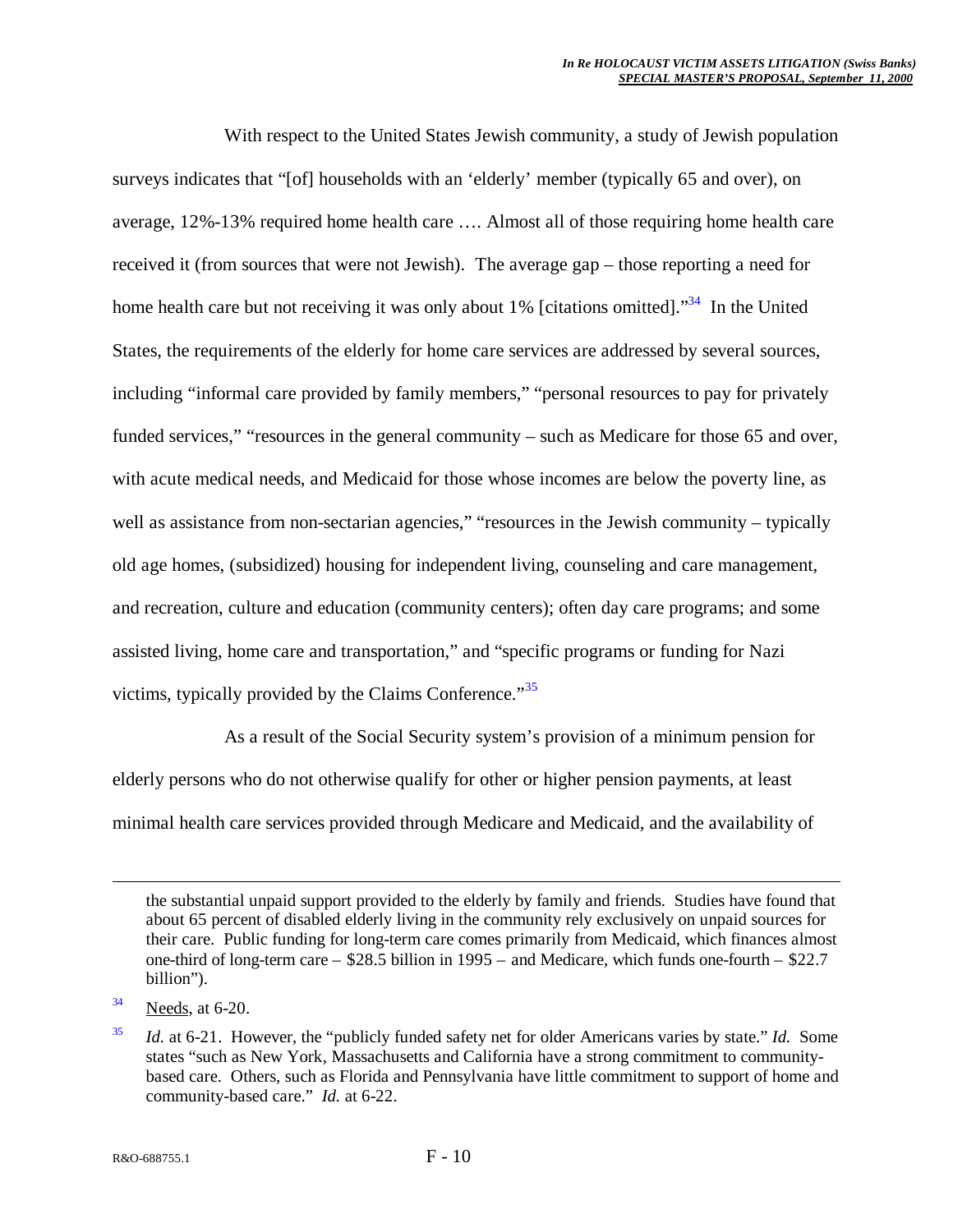family members able to help, the elderly population in the United States generally receives a level of income and care that allows them to live out their lives largely free of severe privation.<sup>36</sup>

## **B. Western Europe and Israel**

#### **1. Pensions**

As in the United States, elderly persons living in Western Europe and Israel usually have access to both government-funded and private health care insurance as well as statefunded pension support to assure a minimum income. In France, Italy, Germany, Great Britain and Israel, retirees can receive pension money from both public and private pension funds and individual savings.  $37$  Each of these countries has a government-run pension system that protects against extreme poverty in old age.

"Western European societies typically have relatively strong social safety nets."<sup>38</sup> Residents of European nations generally are entitled at least to a minimum stipend for life, unaffected by any other retirement provisions an individual privately might make. That is, recipients who have paid into the government pension system will receive a pension payment based on their earned income over some number of years. If they have not worked for the requisite number of years, or have earned so little that their accrued pension funds do not yield a sufficient stipend, each government has an income support benefit that is intended to assure

 $36$ <sup>36</sup> Although there are no firm statistics concerning the economic welfare of Nazi victims living in the United States, Ukeles estimates that 17,000 of these survivors are "poor," 21,000 are "near-poor," and 89,000 are of "moderate income." An Estimate of the Current Distribution of Victims of Nazi Persecution, at 2-11. Many survivors of Nazi persecution living in the United States have received and/or continue to receive compensation from Holocaust indemnification and restitution programs, particularly from Germany. *See* Annex E ("Holocaust Compensation").

<sup>37</sup> *Pension Burdens and Life Insurance as a Partial Solution*, 52 International Insurance Monitor No. 2, at 14-19 (Chase Communications Group, 2ns Quarter 1999) (hereinafter, "*Pension Burdens*").

<sup>38</sup> Needs, at 6-25; *see also* An Estimate of the Current Distribution of Victims of Nazi Persecution, at  $2 - 10$ .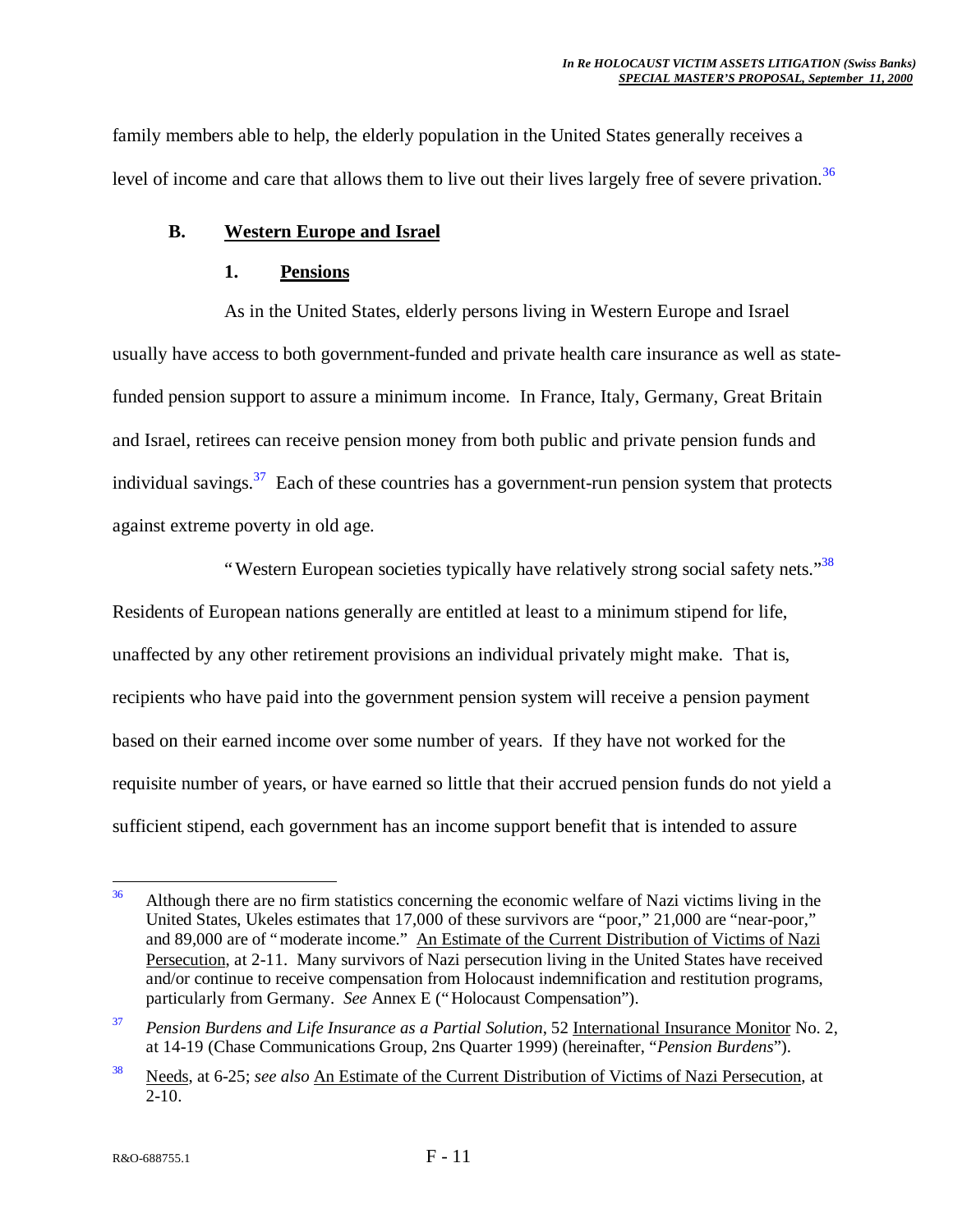every elderly person, regardless of prior earnings history, an amount sufficient to maintain an adequate lifestyle.<sup>39</sup>

In France, Italy and Great Britain, the public pension system has a flat-rate, guaranteed minimum and an earnings-related portion which is based on contributions during the individual's working life. $40$  These countries "provide at least an indexation to prices and thus keep real pensions constant. Germany goes one step further and indexes pensions to net wages," thus providing pensioners with an income that maintains a constant and stable relationship to the working generation.<sup>41</sup> With respect to Jewish survivors of Nazi persecution in particular, it has been estimated that, in Western Europe, approximately 19,000 are "poor," 41,000 are "nearpoor," and 36,000 are "of moderate income."<sup>42</sup> There are "relatively few" Nazi victims in Western Europe who are in need.<sup>43</sup>

The overall economic picture in Israel is similar to that of Western Europe. While many elderly Jews may live in difficult circumstances, those who have emigrated "from

<sup>41</sup> *Id*. at 16.

 $43$  Needs, at 6-25.

<sup>39</sup> <sup>39</sup> The Social Security Administration, Social Security Programs Throughout the World (August, 1999) at 130-33, 140-43, 184-87, 368-71.

<sup>40</sup> *Pension Burdens*, at 15-16.

 $42$  An Estimate of the Current Distribution of Victims of Nazi Persecution, at 2-10. As for the rest of the world (including Australia and South America), it is estimated that 9,000 Holocaust survivors are "poor," 12,000 are "near-poor," and 22,000 are of "moderate income." *Id.* at 2-11.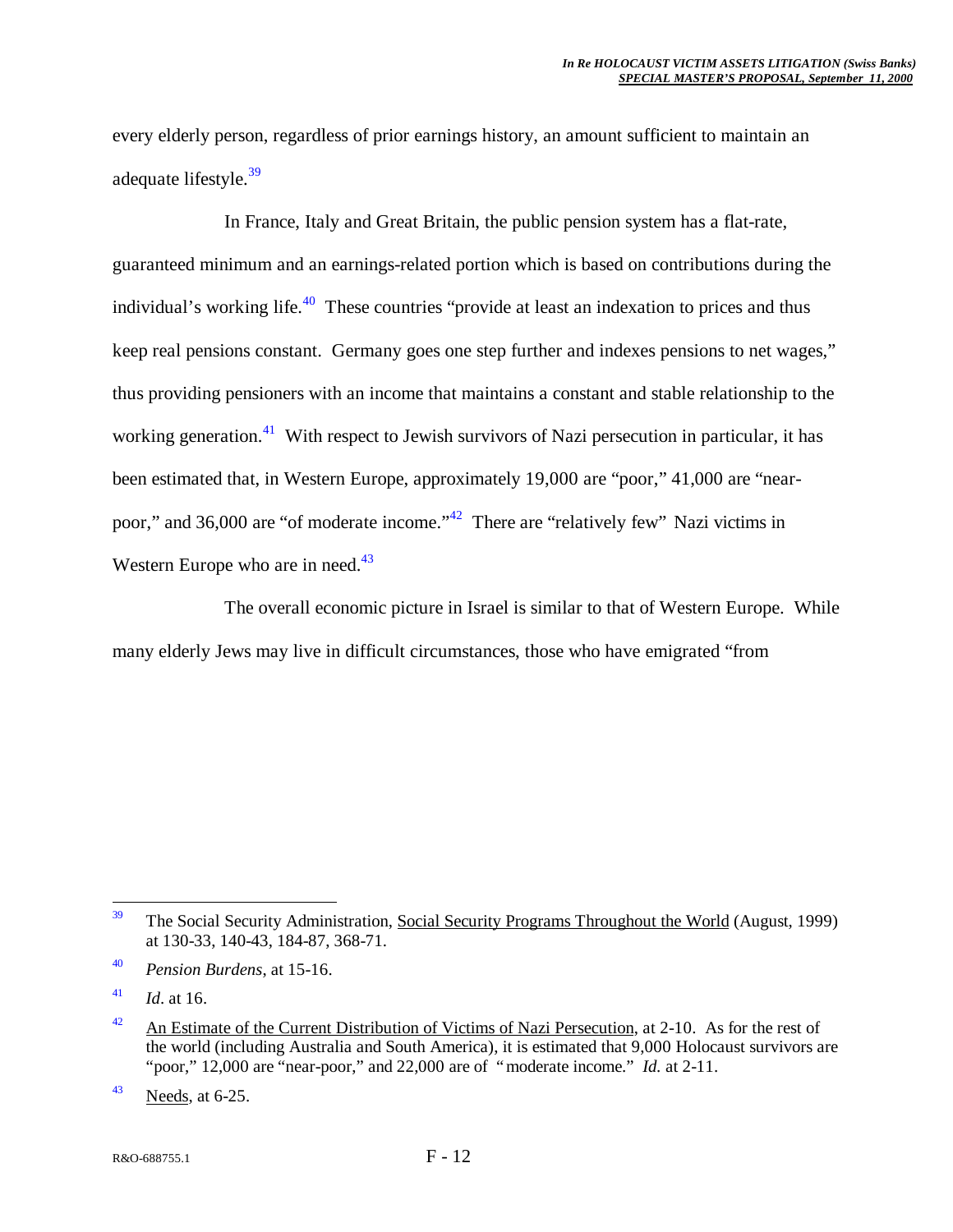countries affected by the Shoah (including all of Russia) receive supplementary payments from the National Insurance Institute, including income maintenance allowances, general disability allowances, and old age pensions with supplementary income. These payments move many or most of these individuals out of poverty."<sup>44</sup> Ukeles estimates that approximately 65,000 Israeli Holocaust survivors (of approximately 326,000 in total) are "poor," 140,000 are "near-poor," and 120,000 are "of moderate income."<sup>45</sup> The Swiss Fund for Needy Victims of the Holocaust/Shoa has determined that 120,000 Israelis were eligible for payments as "needy" – *i.e.*, receiving a monthly income from all sources of no more than NIS  $3,500$  (approximately \$875) per month.<sup>46</sup>

#### **2. Health Care**

In addition to the principle of guaranteed minimum income for every elderly resident, Western European countries and Israel have government-supported health care systems that are intended to provide at least minimally adequate health care to their elderly residents. In Israel, the "National Health Insurance Law provides for a standardized basket of medical services, including hospitalization, for all residents… . Medical Services are supplied by the country's four comprehensive health insurance schemes, which must accept all applications regardless of age or state of health."<sup>47</sup>

Similarly, all European Union member states, including France, Italy, Germany and Great Britain, have comparatively generous state-sponsored health care systems. All have

 $44$ An Estimate of the Current Distribution of Victims of Nazi Persecution, at 2-9.

<sup>&</sup>lt;sup>45</sup> *Id.* "The definition of poverty in Israel is similar to that used in most European countries: it is  $\frac{1}{2}$  of the median income. Because of the relative strength of Israel's safety net, there is a great discrepancy between poverty measured before income transfers and after." *Id.* at n. 16.

<sup>46</sup> *See* Annex K ("Swiss Humanitarian Fund").

<sup>47</sup> Facts About Israel: Health and Social Services, *available at* http://www.israel-mfa.gov.il, at 2-3 (visited March 28, 2000).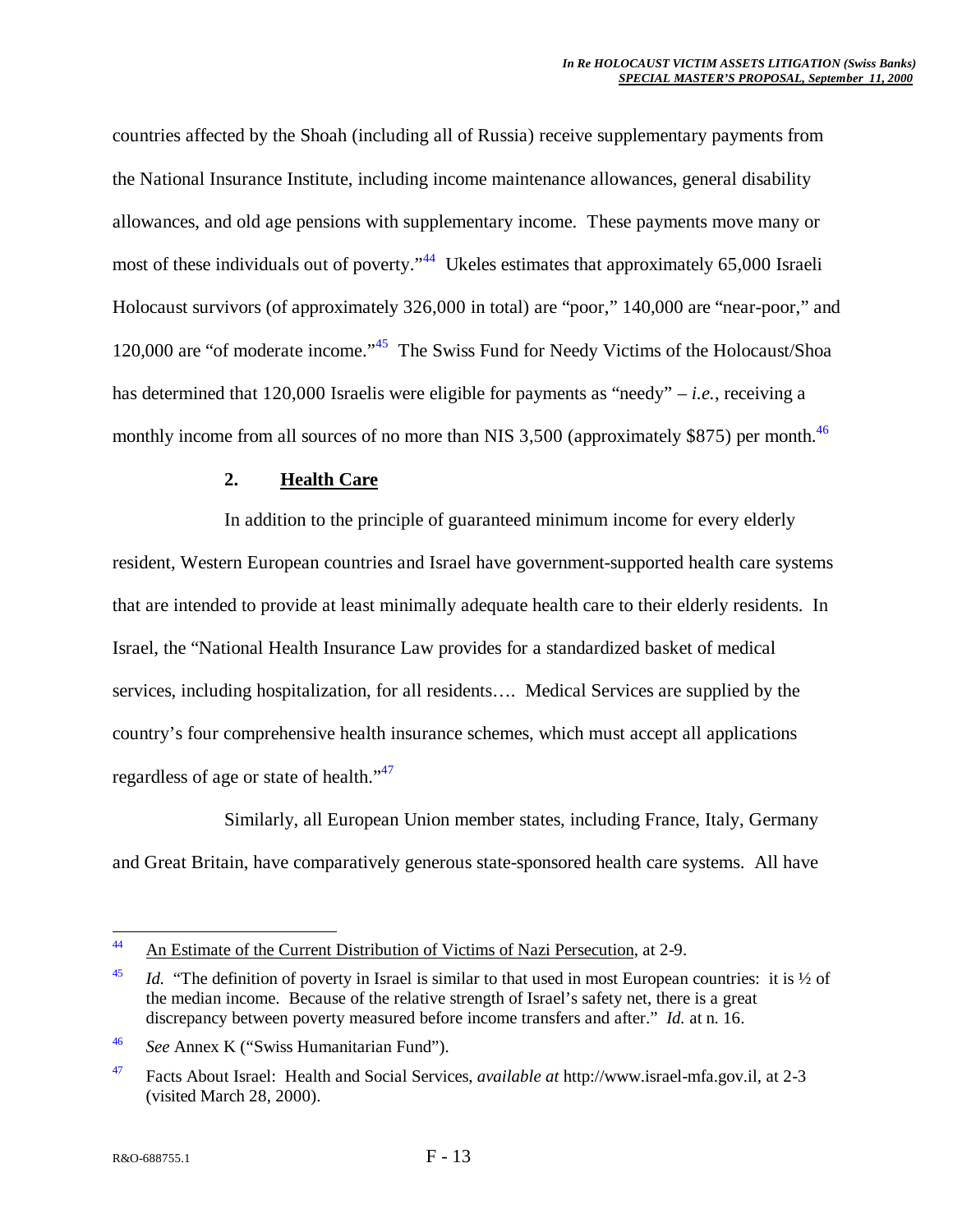comprehensive systems of "social protection," including health care, and some provide stipends to cover the cost of caring for an elderly or otherwise disabled relative.<sup>48</sup> These countries therefore focus upon maintenance of the same levels of pensions and health care programs, considering the anticipated demographic shifts that will see increasing numbers of elderly and diminished numbers of employed people whose contributions fund retirement and health care benefits. Indeed, "[c]ontinental Europeans … argue vigorously that their welfare state is what defines them as Europeans: an emblem of the values of solidarity and social cohesion that set them apart from individualistic Americans."<sup>49</sup>

# **IV. THE IMPACT OF DISPARATE STANDARDS OF LIVING**

The safety nets of government support in the United States and Western Europe are accompanied by life expectancy figures suggesting that adequate income and the availability of health care coincide with increased life spans. Since 1990, the United Nations has issued a Human Development Report which "develop[s] and construct[s] several composite indices to measure different aspects of human development," including a "human development index"  $(HDI)$ <sup>50</sup> The HDI "reflects achievements in the most basic human capabilities – leading a long life, being knowledgeable and enjoying a decent standard of living," and "[t]hree variables have been chosen to represent those dimensions – life expectancy, educational attainment and income."<sup>51</sup>

<sup>48</sup> <sup>48</sup> V. Kendall, *Social Protection in Europe – National Prerogative or an EU Concern?*, EIU European Trends (The Economist Intelligence Unit Ltd., February 12, 1996).

<sup>&</sup>lt;sup>49</sup> *Europe Politics: the New Shape of the Political Left*, EIU Viewswire (The Economist Intelligence Unit Ltd., February 14, 2000).

<sup>&</sup>lt;sup>50</sup> United Nations Human Development Report, at 127.

<sup>51</sup> *Id.* at 127-28.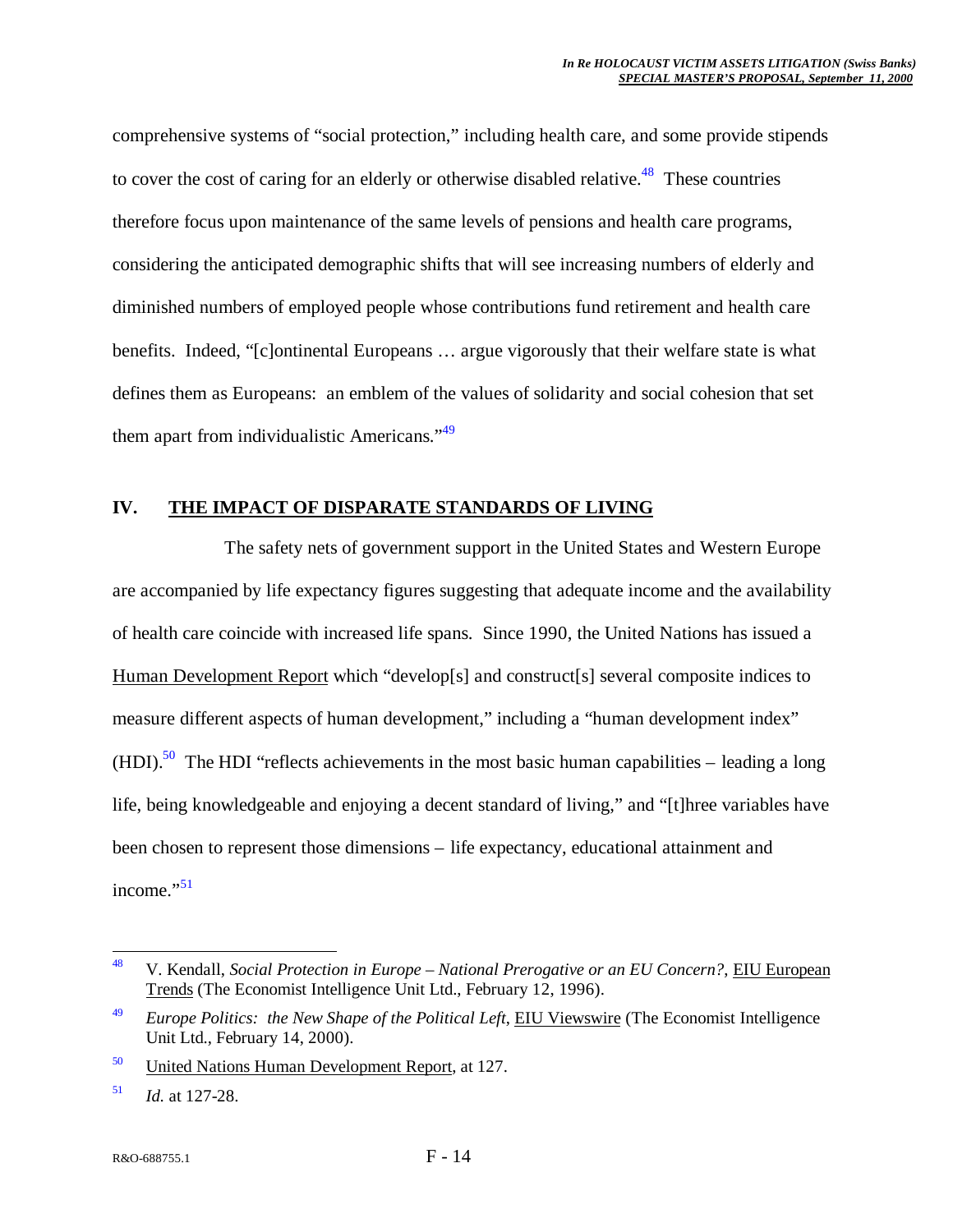The following chart is derived from the United Nations data, showing life expectancies at birth and "real GDP per capita (PPP\$)" for selected nations with comparatively high numbers of Nazi victims.<sup>52</sup> These statistics indicate that residents of the former Soviet Union and Central and Eastern Europe are among the most disadvantaged:

| <b>Nation and HDI Rank</b>  | <b>Life Expectancy at Birth</b> | <b>Real GDP Per Capita (PPP\$)</b> |
|-----------------------------|---------------------------------|------------------------------------|
| Canada<br>1.                | 79.0                            | 22,480                             |
| 2.<br>Norway                | 78.1                            | 24,450                             |
| <b>United States</b><br>3.  | 76.7                            | 29,010                             |
| Belgium<br>5.               | 77.2                            | 22,750                             |
| Australia<br>7.             | 78.2                            | 20,210                             |
| Netherlands<br>8.           | 77.9                            | 21,110                             |
| <b>Great Britain</b><br>10. | 77.2                            | 20,730                             |
| France<br>11.               | 78.1                            | 22,030                             |
| 14.<br>Germany              | 77.2                            | 21,260                             |
| Austria<br>16.              | 77.0                            | 22,070                             |
| Italy<br>19.                | 78.2                            | 20,290                             |
| Israel<br>23.               | 77.8                            | 18,150                             |

*Life Expectancy at Birth and Real GDP Per Capita – 1997* **<sup>53</sup>**

<sup>53</sup> *Id.* at 134-36; *see also id.* at 85 (in the former Soviet Union, "[b]etween 1989 and 1996 male life expectancy declined by more than four years to 60, two years less than the average for developing countries"); Snapshots, at 41 ("life expectancy throughout the FSU has actually declined in recent years – to 58 in Russia alone – a development virtually unprecedented in the modern world").

<sup>52</sup> <sup>52</sup> "Real GDP per capita (PPP\$)" is defined as the "GDP [Gross Domestic Product] per capita of a country converted into US dollars on the basis of the purchasing power parity exchange rate." *Id.* at 255. "Purchasing power parity (PPP)" is defined as follows: "At the PPP rate, one dollar has the same purchasing power over domestic GDP that the US dollar has over US GDP .... PPP rates allow a standard comparison of real price levels between countries… ." *Id.*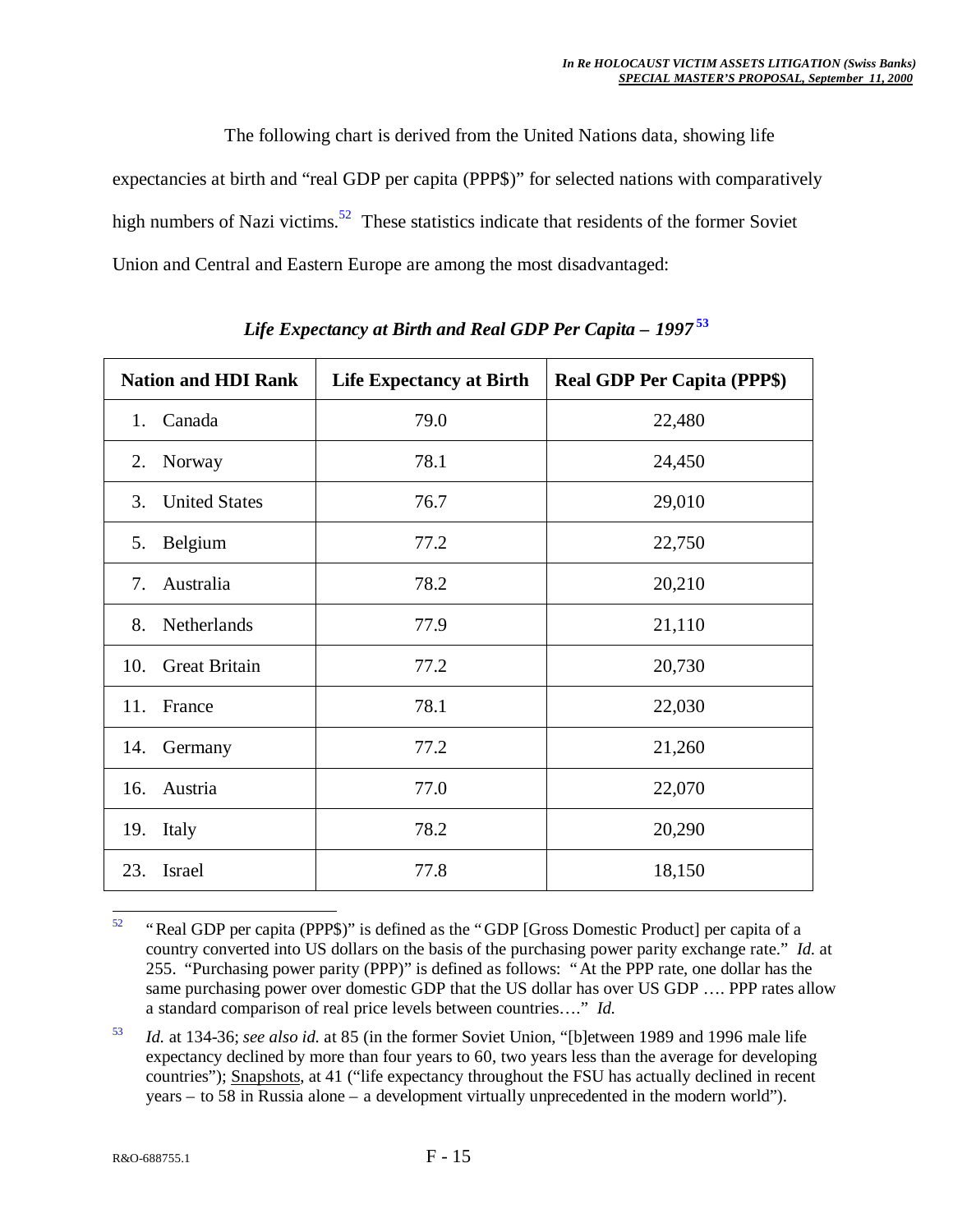| <b>Nation and HDI Rank</b> |                           | <b>Life Expectancy at Birth</b> | <b>Real GDP Per Capita (PPP\$)</b> |
|----------------------------|---------------------------|---------------------------------|------------------------------------|
| 33.                        | Slovenia                  | 74.4                            | 11,800                             |
| 36.                        | Czech Republic            | 73.9                            | 10,510                             |
| 39.                        | Argentina                 | 72.9                            | 10,300                             |
| 42.                        | Slovakia                  | 73.0                            | 7,910                              |
| 44.                        | Poland                    | 72.5                            | 6,520                              |
| 47.                        | Hungary                   | 70.9                            | 7,200                              |
| 54.                        | Estonia                   | 68.7                            | 5,240                              |
| 60.                        | <b>Belarus</b>            | 68.0                            | 4,850                              |
| 62.                        | Lithuania                 | 69.9                            | 4,220                              |
| 63.                        | Bulgaria                  | 71.1                            | 4,010                              |
| 68.                        | Romania                   | 69.9                            | 4,310                              |
| 71.                        | <b>Russian Federation</b> | 66.6                            | 4,370                              |
| 74.                        | Latvia                    | 68.4                            | 3,940                              |
| 76.                        | Kazakhstan                | 67.6                            | 3,560                              |
| 85.                        | Georgia                   | 72.7                            | 1,960                              |
| 91.                        | Ukraine                   | 68.8                            | 2,190                              |
| 92.                        | Uzbekistan                | 67.5                            | 2,529                              |
| 104.                       | Moldova                   | 67.5                            | 1,500                              |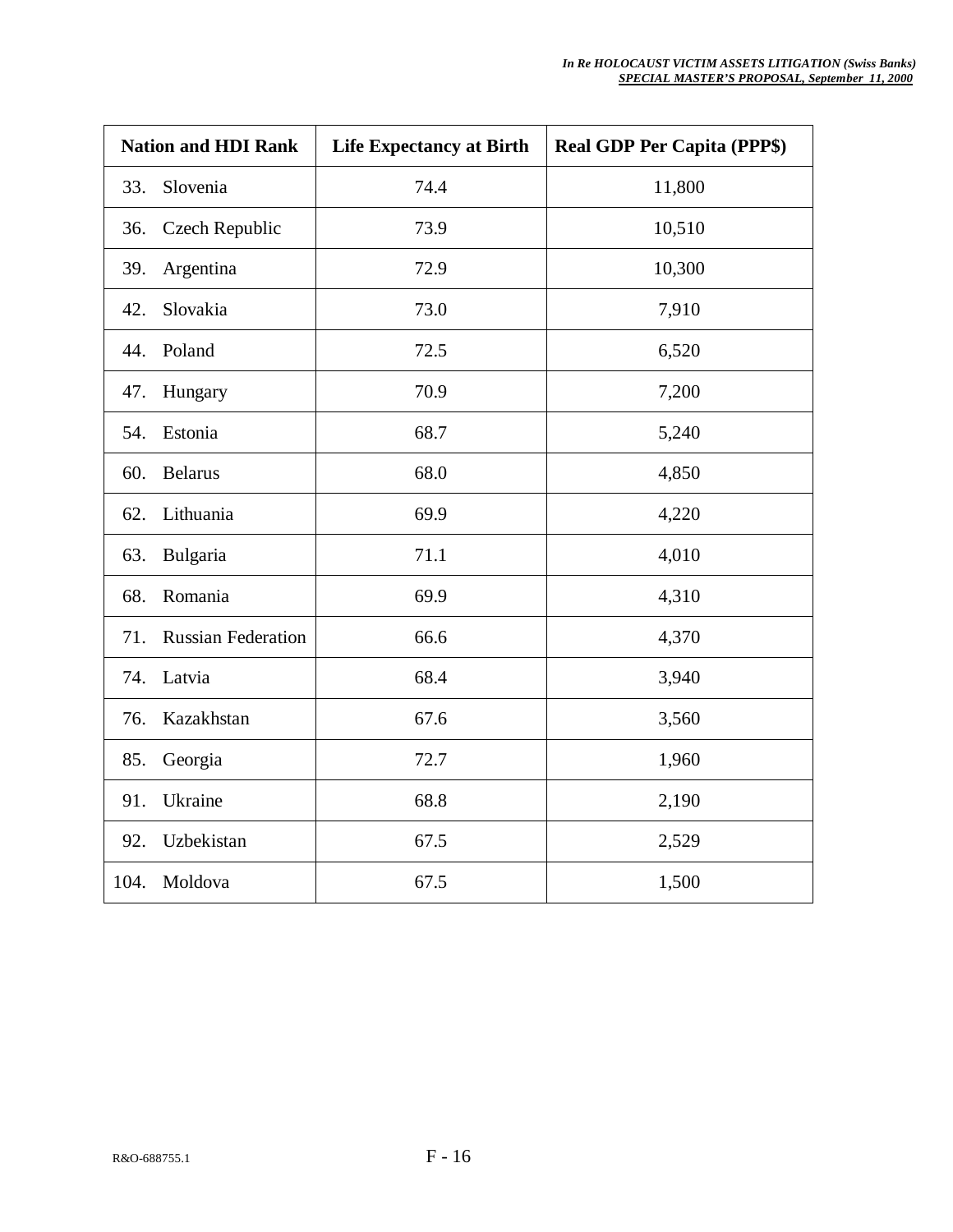Public expenditure on health, expressed as a percentage of a country's Gross

Domestic Product ("GDP") by Western European, United States and Central and Eastern

European governments, suggests a disparity similar to that for life expectancy:<sup>54</sup>

| Country              | % of GDP Spent |
|----------------------|----------------|
| Germany              | 8.1            |
| France               | 7.7            |
| <b>Great Britain</b> | 5.7            |
| <b>USA</b>           | 6.6            |
| Switzerland          | 7.1            |
| Netherlands          | 6.2            |
| <b>Average</b>       | 6.9            |

# *Public Expenditure on Health as % of GDP, 1990-97***<sup>55</sup>**

| <b>Country</b>        | % of GDP Spent |
|-----------------------|----------------|
| <b>Belarus</b>        | 5.2            |
| Latvia                | 3.5            |
| Lithuania             | 5.0            |
| Romania               | 2.9            |
| Russian<br>Federation | 4.1            |
| Ukraine               | 3.9            |
| <u>Average</u>        | 4.1            |

<sup>54</sup> The source of these data is a World Bank study of health, nutrition and population strategy. The World Bank considers life expectancy at birth to be one good general indication of a population's welfare or quality of life. The World Bank, Entering the 21<sup>st</sup> Century: World Development Report 1999/2000 (hereinafter, "Entering the 21<sup>st</sup> Century"), Selected World Development Indicators: Quality of Life, at 273-75.

 $55$  Entering the 21<sup>st</sup> Century, at 242-43.